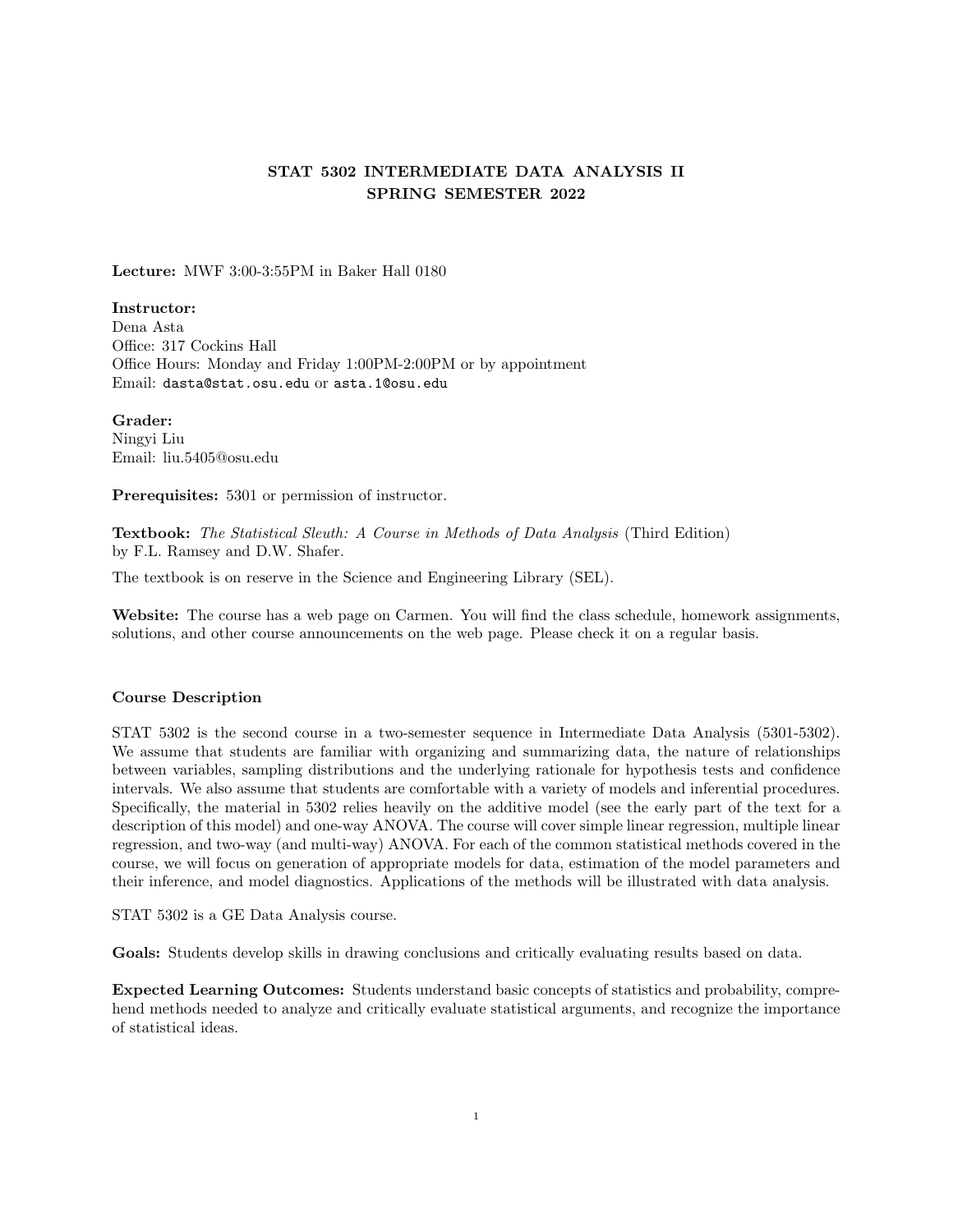## Tentative Course Schedule

| Week                | <b>Topics</b>                                                                          |  |
|---------------------|----------------------------------------------------------------------------------------|--|
|                     |                                                                                        |  |
| $Jan 10-14$         | Simple linear regression model, Least squares regression estimation, Inferential tools |  |
| Jan 17-21           | Inferential tools (Ch.7), Interpretation after log transformation                      |  |
| Jan 24-28           | Residual diagnostics, R-squared, Simple LR vs one-way ANOVA, Lack-of-fit test (Ch.8)   |  |
| Jan $31$ -Feb $4$   | Multiple linear regression model, Power transformation, Creating explanatory variables |  |
| Feb 7-11            | Interpretation of coefficients (Ch.9), Inference about regression coefficients         |  |
| Feb 14-18           | Linear combination of coefficients, Predictions                                        |  |
| $\text{Feb } 21-25$ | Testing a group of coefficients with F-test, Model comparison (Ch.10), Midterm         |  |
| Feb 28-Mar 4        | Residual plots, Model refinement, Weighted least squares                               |  |
| Mar 7-11            | Influential observations, Case-influence statistics (Ch.11)                            |  |
| Mar 21-25           | Sequential methods for variable selection, Model selection criteria                    |  |
| Mar $28$ -Apr $1$   | All subsets regression, Bayesian model selection, Model averaging (Ch.12)              |  |
| Apr $4-8$           | Two-way ANOVA model, Additive/non-additive model, ANOVA table                          |  |
| Apr 11-15           | Tests for a factor's effect, Sequential sum of squares, Multiple comparisons           |  |
| Apr 18-25           | Test for interaction and interaction plots, Tests for block effects (Ch.13)            |  |

#### Grading

Your course grade will be based on homework assignments, one midterm, and a comprehensive final exam.

| ${\bf Homework} \;\;\; 30\%$ |                                                              |
|------------------------------|--------------------------------------------------------------|
|                              | <b>Midterm</b> 30% tentatively on Feb 25th (Friday) in class |
|                              | <b>Final</b> $40\%$ April 29th (Friday) $4:00-5:45$ PM       |

Homework: There will be approximately bi-weekly assignments. Homework problems and solutions will be posted on Carmen. No late homeworks will be accepted. Homework is due at the beginning of class.

Exams: No make-up exams will be given. The final exam will be cumulative, but will emphasize the more recent material. Exam rules will be announced in class.

#### Computing

You will be required to do some basic statistical analyses on the computer using the statistical software package R for your assignments and take-home final exam. More details will be given on the course website.

#### Academic Misconduct

Although students are encouraged to work together on assignments, each student must submit their own written work in his or her own words. Academic misconduct will not be tolerated and will be dealt with procedurally in accordance with University Rule (oaa.osu.edu/procedures).

### Special Accommodations

Students with disabilities that have been certified by the Office for Disability Services will be appropriately accommodated and should inform the instructor as soon as possible of their needs. The Office for Disability Services is located in 150 Pomerene Hall, 1760 Neil Avenue; telephone 292-3307, TDD 292-0901; http://www.ods.ohio-state.edu.